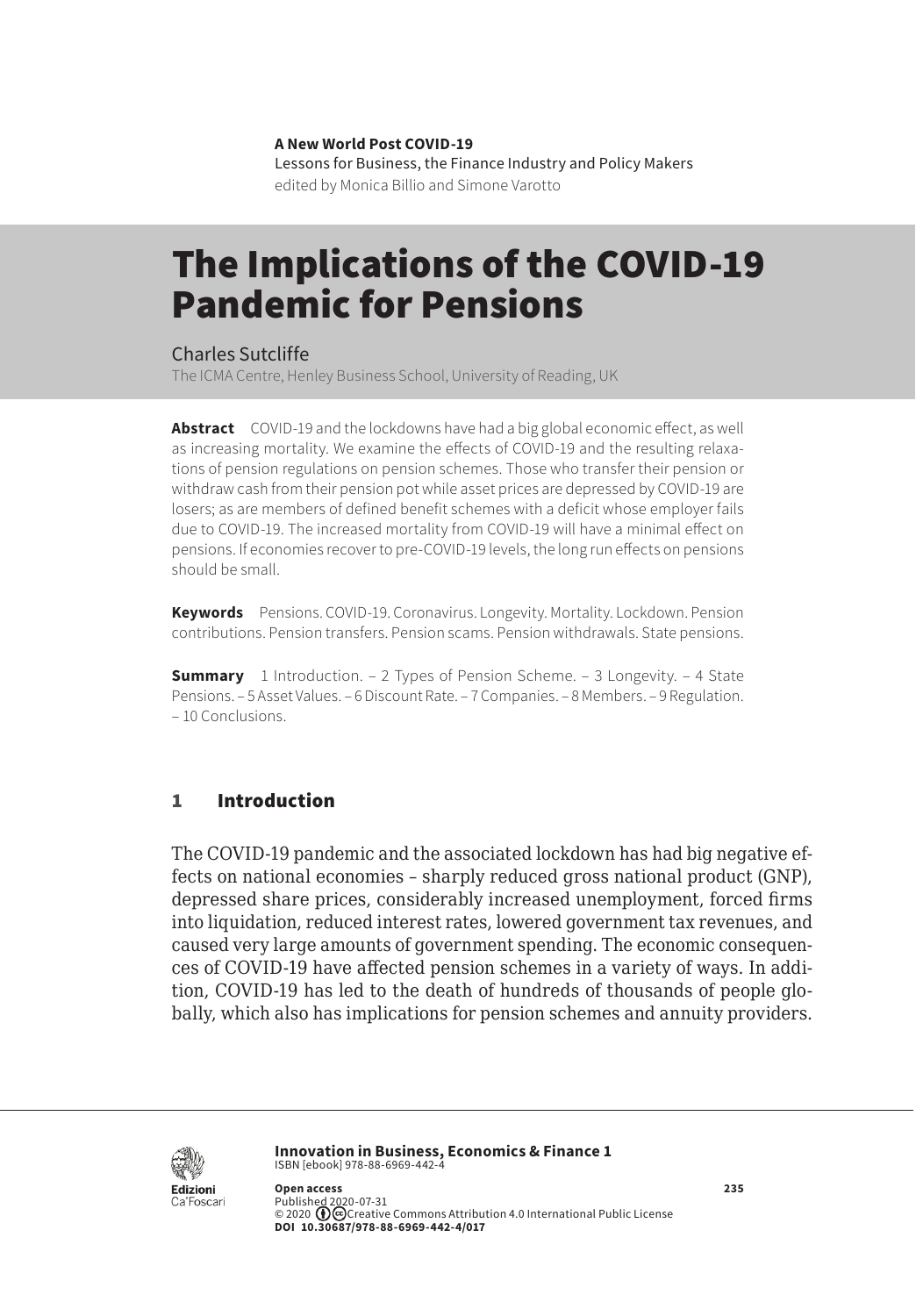## <span id="page-1-0"></span>2 Types of Pension Scheme

There are two main types of pension scheme – defined benefit (DB) and defined contribution (DC) (Sutcliffe 2016). DB schemes are offered by employers (sponsors), and promise to pay a pension calculated using either a member's final or average salary, and the number of years of membership of the scheme (accrued years). Both the employer and members make contributions which are a percentage of the member's salary. This money is then invested in a pooled manner by the DB scheme to provide the cash to pay the promised pensions. Every year (or every three years in the UK) each DB scheme undergoes an actuarial valuation when the assets are compared with the present value of the scheme's liabilities, i.e. the promised pensions. This may lead to a change in both the member and employer contribution rates, although the ultimate responsibility for meeting the pensions promise lies with the employer.

DC schemes receive contributions from both the members and their employer, and this money is paid into segregated pots of money, each 'owned' by the member concerned. Members can usually choose how their pot of money is invested (although the vast majority do not), and when they retire they choose what to do with the final value of their pot of money – buy an annuity, take it in cash, or go into drawdown (i.e. invest the money and make withdraws as required).

The relative importance of DB and DC schemes in terms of assets and accrued liabilities differs between countries, as shown in table 1.

|                 | Japan   |       | Canada Netherlands | UK    | บร     | Australia |
|-----------------|---------|-------|--------------------|-------|--------|-----------|
| DB              | $9.5\%$ | 9.5%  | 94%                | 82%   | 39%    | 14%       |
| DC              | 5%      | 5%    | 6%                 | 18%   | 61%    | 86%       |
| Assets US\$ bn. | 3.386   | 1.924 | 1.690              | 3.451 | 29.196 | 2.077     |

**Table 1** asset split between DB and DC occupational schemes and total assets in 2019 (Willis Towers Watson 2020b)

# 3 Longevity

By 17th June 2020 there were 8,006,427 confirmed cases of COVID-19 globally, including 436,899 deaths, reported to the World Health Organization (WHO 2020). The death of many members and pensioners from COVID-19 has reduced the liabilities of DB pension schemes, as the deceased will not receive any pension payments. The death of a pensioner terminates their pension, leaving only a spouse's pension, which is usually half the full pension. The death of an active member results in a death-in-service payment, which is generally a lot less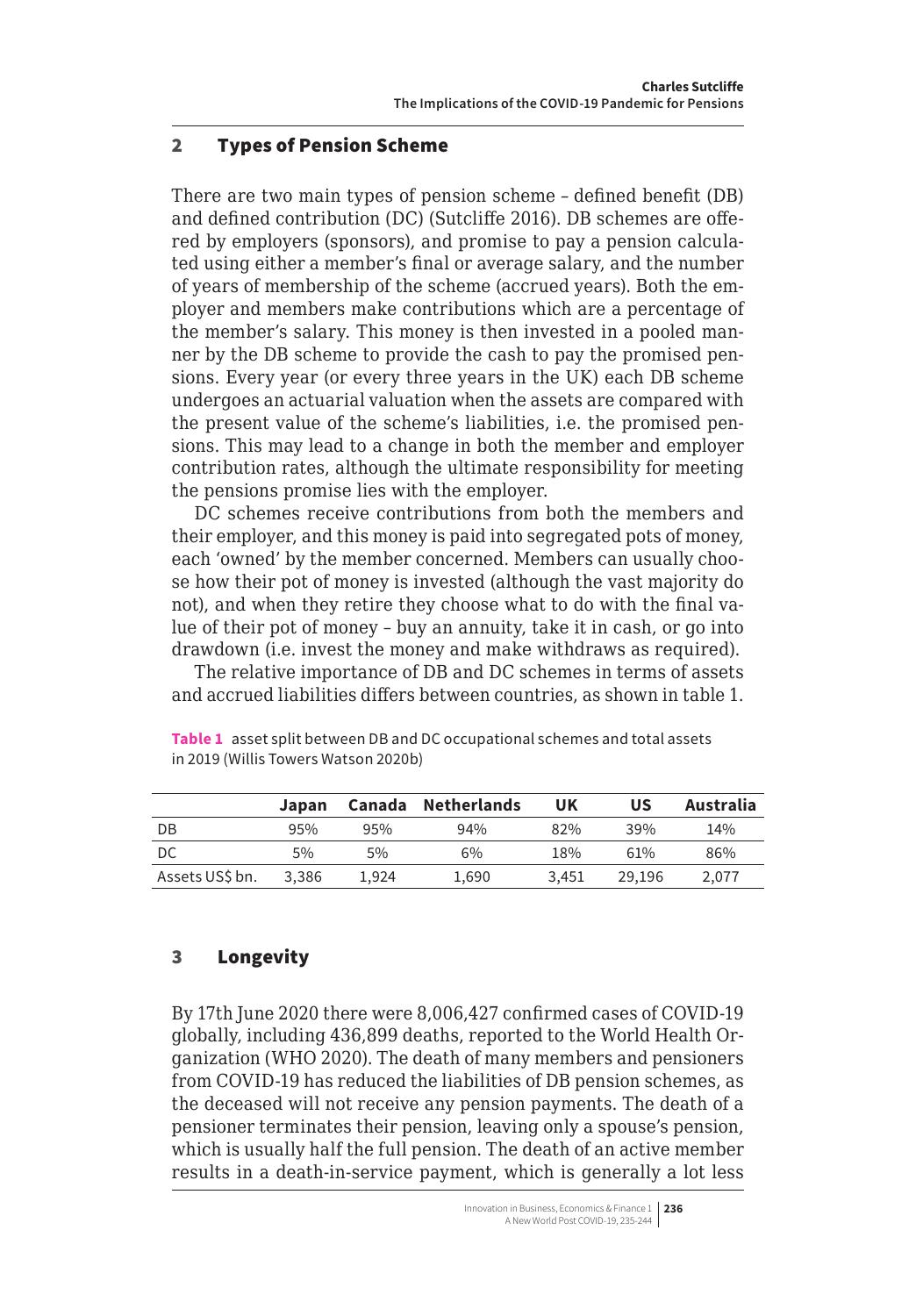<span id="page-2-0"></span>than the actuarial value of the pension they would otherwise have received. Similarly insurance companies, who sell annuities mainly to former members of DC schemes, will also benefit. The death of an annuitant terminates the annuity payments, although survivor benefits (e.g. spouses) may continue at a much reduced rate. The size of these beneficial effects of COVID-19 for DB pension schemes and insurance companies is unclear. There may be repeat waves of CO-VID-19 infection, and increased deaths from other causes indirectly caused by COVID-19, e.g. the temporary withdrawal of treatment for some medical conditions, people not seeking medical treatment due to the fear of contracting COVID-19, the damage caused by COVID-19 to the health of those who have recovered shortening their longevity, etc. Cairns et al (2020) modelled the likely effects of COVID-19 on UK longevity, and concluded that the main effect is to advance the date of death by a few years, e.g. people who would otherwise have died at age 85, are dying at the age of 80 (40% of deaths from COVID-19 in the UK were aged over 85). The implication of this model is that the beneficial effect of COVID-19 for DB schemes and annuity providers from the elevated death rate is small; and makes little difference to the funding of DB schemes and the price of annuities. In short, UK mortality has been declining over time, but COVID-19 has increased it to its level in 2008.

## 4 State Pensions

State pension schemes often have unique and complicated designs. Many state pensions, e.g. the UK, are pay-as-you-go with contributions by current employers and employees used to pay current pensions. Other state pensions are funded, and invest the contributions to pay the promised state pensions at a later date, e.g. China. CO-VID-19 has affected state pensions in a variety of ways.

Following COVID-19, the Finnish government temporarily reduced the employers' state pension contribution rate by 2.6% until the end of 2020, and will finance this using a reserve fund. The reduction in contributions will be recouped from employers by increasing their contribution rate for 2022-25. COVID-19 may lead to reductions in US Social Security benefits, as they are based on the US average wage index. Biggs (2020) has forecast that COVID-19 will automatically reduce US Social Security expenditure. He has estimated that, if this index drops by 15% in 2020, Social Security benefits for those aged 60 in 2020 will be around 13% per year lower when they retire. This will lower the cost of US Social Security and extend the date when it runs out of money to beyond 2034 (OASDI Trustees 2020). However, the large increase in the US unemployment rate from 3.5% in February 2020 to 14.7% in April 2020 has reduced total Social Se-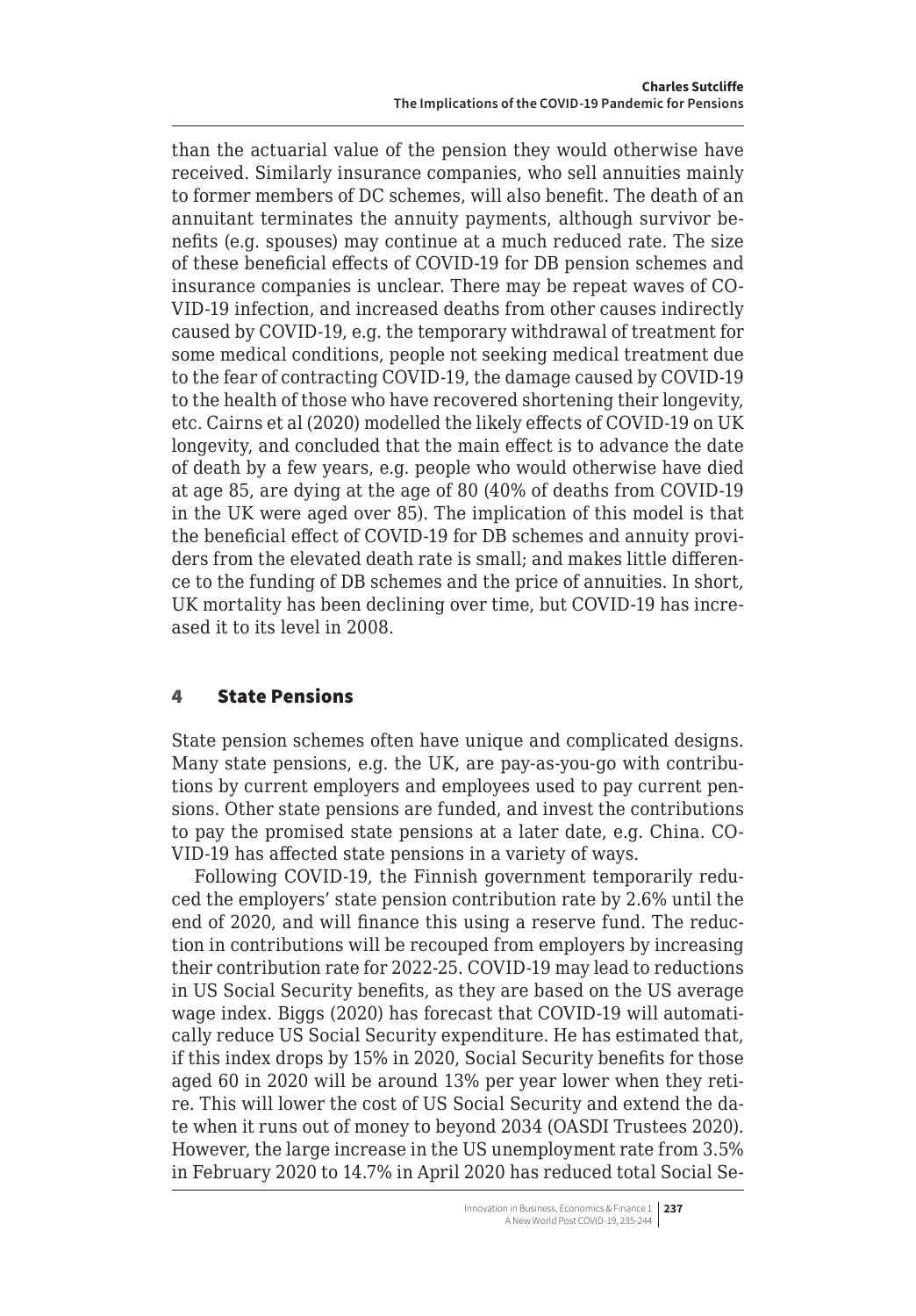<span id="page-3-0"></span>curity contributions paid by employees and employers (US Bureau of Labor Statistics 2020). There has also been a small increase in Social Security payments, due to unemployed workers retiring early. These effects may bring the date of exhaustion of the Social Security fund forward to 2029 (Gladstone, Akabas 2020).

The very large cost of COVID-19 to governments, in terms of supporting individuals and companies, and the drop in tax revenues from the reduction in economic activity may have a negative effect on the level of state pensions as governments seek to offset the costs of CO-VID-19. Since 2011 the UK has had a "triple lock" on annual increases in the state pension; which must rise by at least the highest of inflation, average earnings growth and 2.5%. The Social Market Foundation has estimated that removing 2.5% to leave a "double lock" would save the government £4 billion per year (Corfe 2020).

Since over eight million UK workers have been furloughed on 80% of their wages, average earnings are forecast by the Office for Budget Responsibility (OBR 2020) to drop by 7.3% in 2020. So state pensions will rise by the guaranteed minimum of 2.5%. For 2021, after the furlough has ended, average earnings should rise by  $7/93 = 8\%$ , while the OBR has forecast they will increase by 18.3%. If this OBR forecast is correct state pensions will also rise by 18%, unless the rules are changed.

Some governments have set aside a specific revenue stream, e.g. North Sea oil, to create a sovereign wealth fund to provide for state pensions (e.g. Norway, Chile, Ireland, France, China). Governments seeking to fund their COVID-19 expenditure and loss of revenue may draw money from their sovereign wealth fund. Norway has a \$1,000 billion sovereign welfare fund (the Government Pension Fund Global, GPFG) which receives government revenues from North Sea oil. Due to the pressures on government finances caused by COVID-19, the 2020 Norwegian budget has been amended, and instead of paying \$0.4 billion into the GPFG, the Norwegian government will withdraw \$38 billion from the fund. Further withdrawals from the GPFG may be needed in subsequent years. In France, as well as suspending major pension reform due to COVID-19, the French Pension Reserve Fund (FRR) will pay at least an additional  $£13$  billion to help finance state pensions.

# 5 Asset Values

COVID-19 and the associated economic disruption has led to dramatic falls in stock markets around the world. From 12th February 2020 to 23rd March 2020 the FTSE 100 and S&P 500 indices both fell by 34%, although they then rose. As DB and DC pension funds hold large amounts of equities, this caused big reductions in the value of the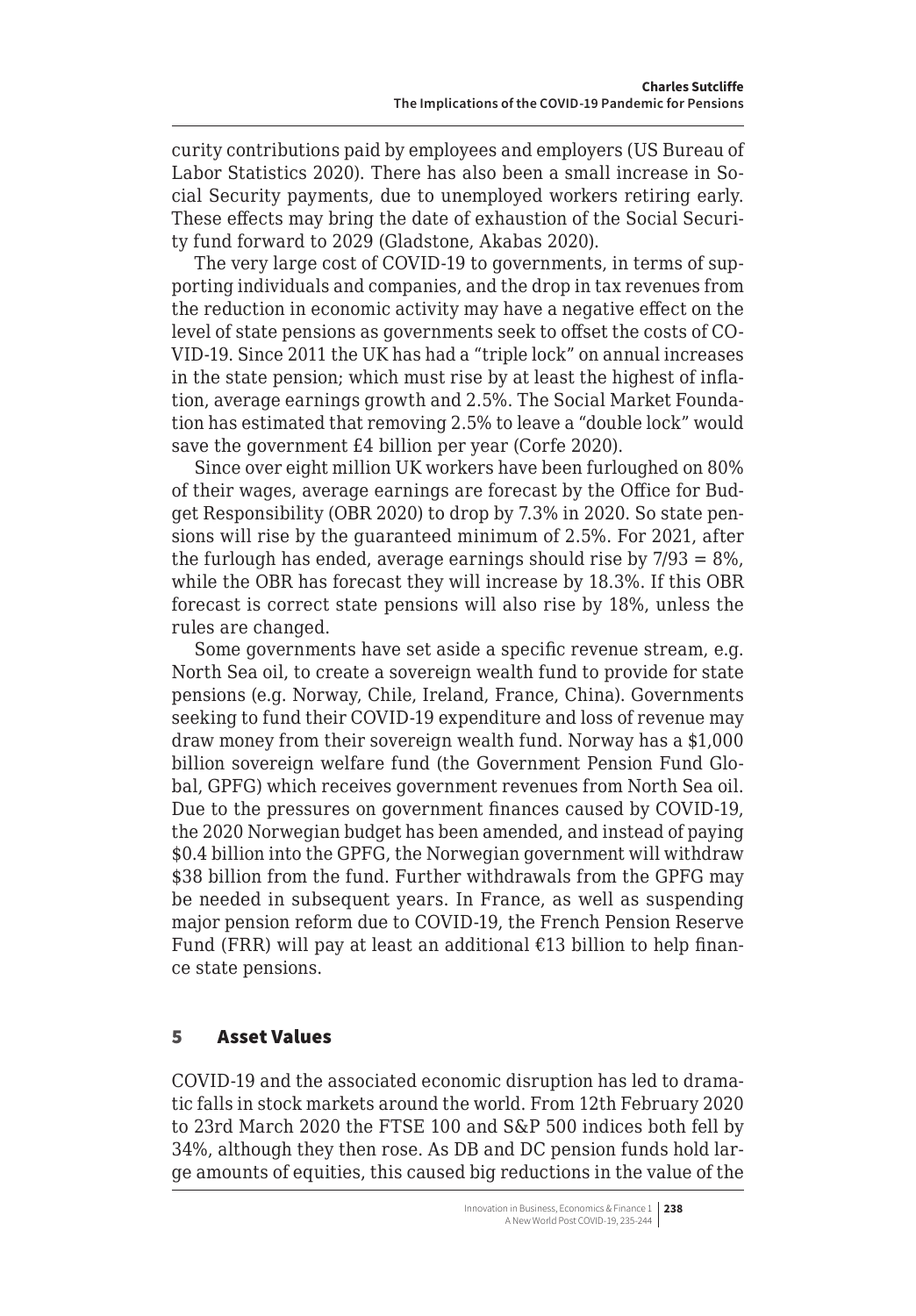assets available to pay pensions. During the first quarter of 2020 the value of US DB pension assets dropped by 14.9%, and the value of UK DB pension assets dropped by 19.7% (Evestment 2020). For DB schemes this led to a deterioration in their funding ratios (i.e assets/liabilities); while the pension pots of DC scheme members became smaller.

If DB schemes have a deficit they need to eliminate it over a number of years, usually by additional contributions. Higher contribution rates will put extra financial pressure on employers, leading them to reduce their dividends, investment, and other discretionary expenditure. There may also be an increase in the contribution rate for members, reducing their disposable income and incentivising them to leave the pension scheme and become deferred pensioners. For DC members the drop in asset values has reduced the expected size of their pension pot at retirement, which may mean they need to work longer before they can afford to retire.

The drop in equity prices caused by COVID-19 may be a short term phenomenon having little long term effect, with DB scheme funding and the value of DC pension pots recovering to their pre-COVID-19 levels. However, even if this happens, there will be losers. In some countries active members of DC schemes are allowed to withdraw money from their pension pot before they retire. Those members who transfer out of a DB scheme, or who cash in part of their DC pension pot before asset values recover, will be losers. To prevent this the Canadian government has placed a temporary ban on pension transfers and the purchase of annuities (Government of Canada 2020). In the UK DB scheme members can transfer their accumulated benefits to a DC scheme and, if they are over the age of 55, withdraw some or all of the money in their new DC pension pot. Transferring out of a DB scheme when asset values are depressed results in a low valuation of the member's accumulated pension benefits (the cash equivalent transfer value) that are transferred to the DC scheme, and therefore a poor deal for the member.

Australia has allowed unemployed members to remove \$20,000 from their pension pot, leading to a sharp increase in withdrawals. The US CARES Act 2020 allows DC scheme members to withdraw up to \$100,000 from their pot without penalty (Anzalone 2020), and 30% of US DC scheme members have withdrawn money from their pension pots since the COVID-19 pandemic (Berger 2020). Iceland has allowed withdrawals from pensions of up to  $\epsilon$ 75,000, regardless of age. While helping to deal with the immediate pressures of COVID-19 on household budgets, withdrawals reduce the size of pension pots available to finance retirement. It also means members are liquidating their pension assets when values are low.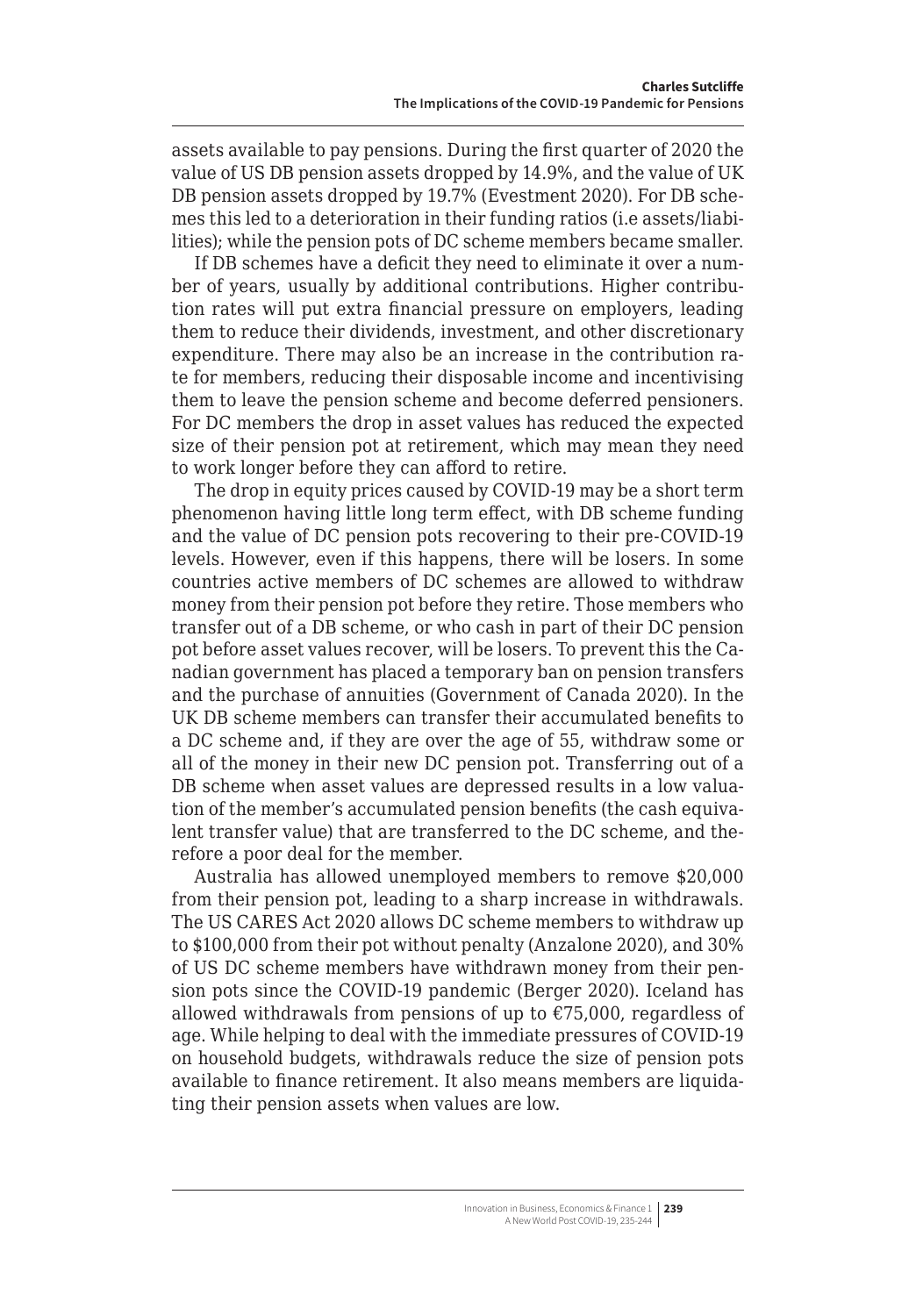#### <span id="page-5-0"></span>6 Discount Rate

COVID-19 has resulted in cuts in interest rates to exceptionally low levels, e.g. the Bank of England rate went from 0.75% on 11th March 2020 to only 0.10% on March 19, 2020. Cuts in interest rates reduce the discount rate used to compute the present value of DB scheme liabilities, leading to larger liabilities and reductions in scheme funding ratios. This may result in higher pension contributions being required from employers and members, and members leaving or declining to join DB schemes due to the higher cost.

Most DB scheme members in the UK and US are in the public sector (e.g. civil servants, armed forces, police, teachers, NHS, fire fighters). Almost all these UK schemes are unfunded, and contributions are set using the forecast rate of UK economic growth to discount the liabilities. It is widely forecast than COVID-19 will result in a substantial drop in long-term economic growth rates, with negative growth in the short run. This will increase the liabilities of unfunded public sector schemes, requiring higher contributions by public sector employers and scheme members.

## 7 Companies

By June 9, 2020 8.9 million workers in the UK had been furloughed (i.e. supported by the government not to work), and 2.5 million selfemployed workers were also being supported by the government (BBC 2020). A further 2.1 million were claiming unemployment benefits in April 2020 (ONS 2020). The UK pensions regulator has allowed employers to defer making their agreed deficit repair contributions to restore the funding of their DB schemes for three months or longer, on condition they do not pay any dividends during the deferment period and receive agreement from their trustees. This offer has been taken up by more than 10% of UK DB schemes. UK schemes are also free to alter the employer's contribution rate for DB and DC schemes, provided the scheme rules are followed; and Deloitte and the Financial Times have substantially reduced their DC contribution rates on a temporary basis. Only 15% of UK DB schemes plan to make up for these temporary reductions in contributions by making additional contributions in the future (Willis Towers Watson 2020a). Most UK DB schemes are cash flow negative, so suspending employer contributions may increase the sale of assets at depressed prices. Cuts in dividends will also reduce the income received by pension funds on their equity holdings, e.g. Royal Dutch Shell has cancelled its £2 billion dividend. Given the financial pressures on employers, the UK pensions regulator will not pursue employers who are late in making their pension contributions; although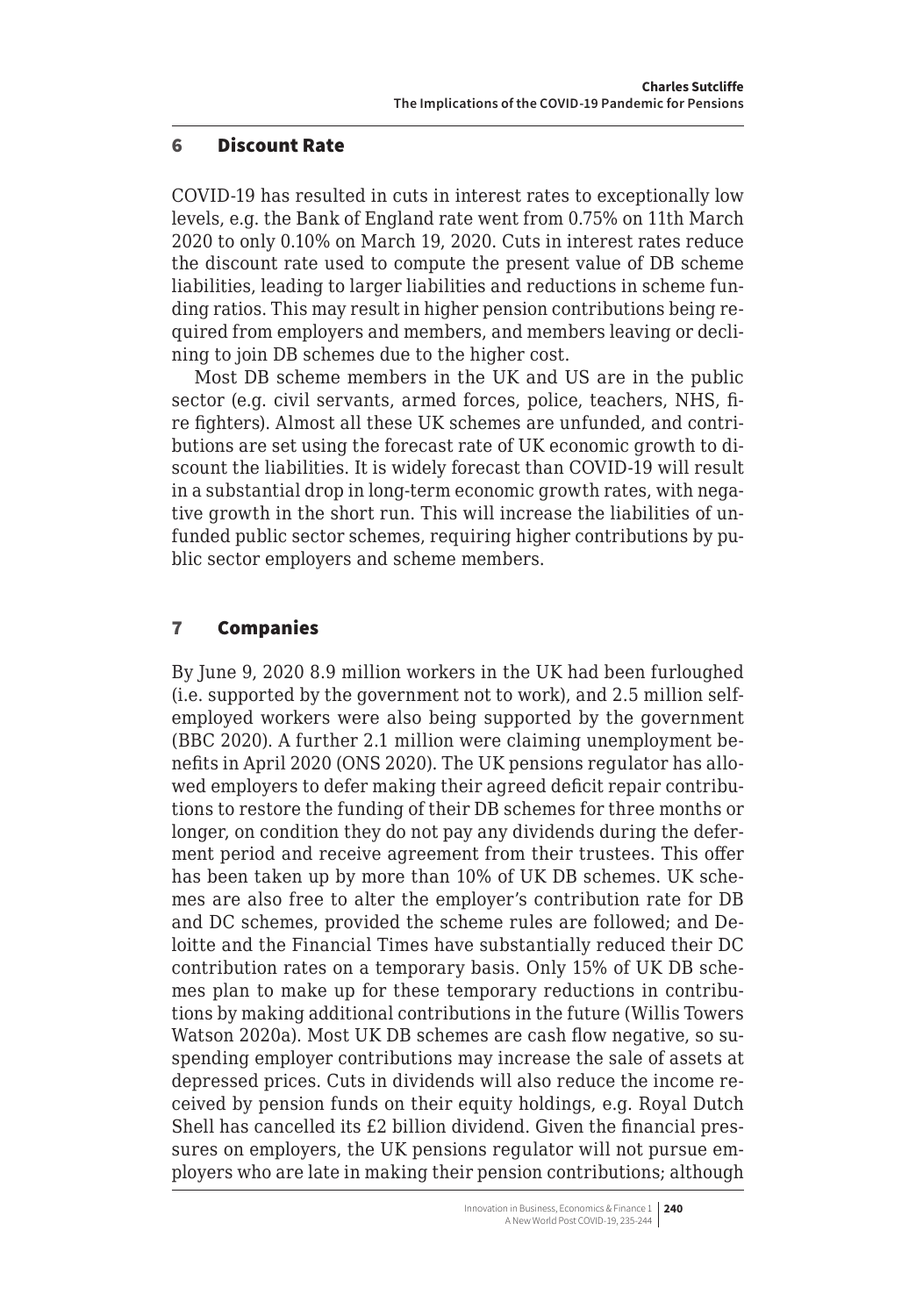<span id="page-6-0"></span>it will pursue employers who do not pass on the member contributions deducted from salaries.

Due to the financial pressures on employers from COVID-19, employers in the Netherlands have been allowed to delay making their contributions to DB schemes, as have those in Bulgaria; while German employers have been allowed to delay making DB deficit repair contributions until 2021. Finland has also allowed employers to suspend contributions by themselves and their employees to occupational schemes for up to three months, and US employers have reduced or suspended their contributions to DC schemes (Mitchell 2020). In order to reduce their workforce due to the economic effects of COVID-19 on their revenue, some companies may offer early retirement on more generous terms. Providing these enhanced terms will deplete the funding of DB schemes.

The lockdown and associated drop in income will result in corporate failures. For those firms with DB pension schemes, this may mean their DB scheme has a deficit, and is unable to meet its pensions promise. In some counties such schemes enter a government authorised compensation scheme such as the Pension Protection Fund in the UK, and the Pension Benefit Guarantee Corporation in the US. COVID-19 will put pressure on the finances of these compensation schemes, and this will probably lead to an increase in the levies they impose on DB schemes.

#### 8 Members

Most of those made unemployed by COVID-19 will probably become deferred pensioners, or perhaps transfer their pension to another scheme. Oku (2020) has estimated this will increase the number of dormant pensions in the UK by 32%, and the deferred pensioners may lose track of these pensions. Older people who are made unemployed may decide to retire and start collecting their DB pension, or cash in their DC pension pot, while still looking for work. This will reduce the size of their annual DB or DC pension because they will be retired for longer. For those who continue to be employed, pressure on household finances and the possibility of higher contribution rates has meant that three million UK members of DC schemes have reduced or stopped their contributions, which will reduce the size of their pension pots at retirement. Similarly in the US, 47% of DC scheme members have lowered or stopped their contributions (Berger 2020).

The UK pension freedoms of 2015 brought the UK into line with other counties by allowing DC pensioners to invest their pension pot themselves, rather than buy an annuity with a guaranteed income when they retired. These pensioners in drawdown have suffered a sharp drop in their wealth as a result of the drop in asset values cau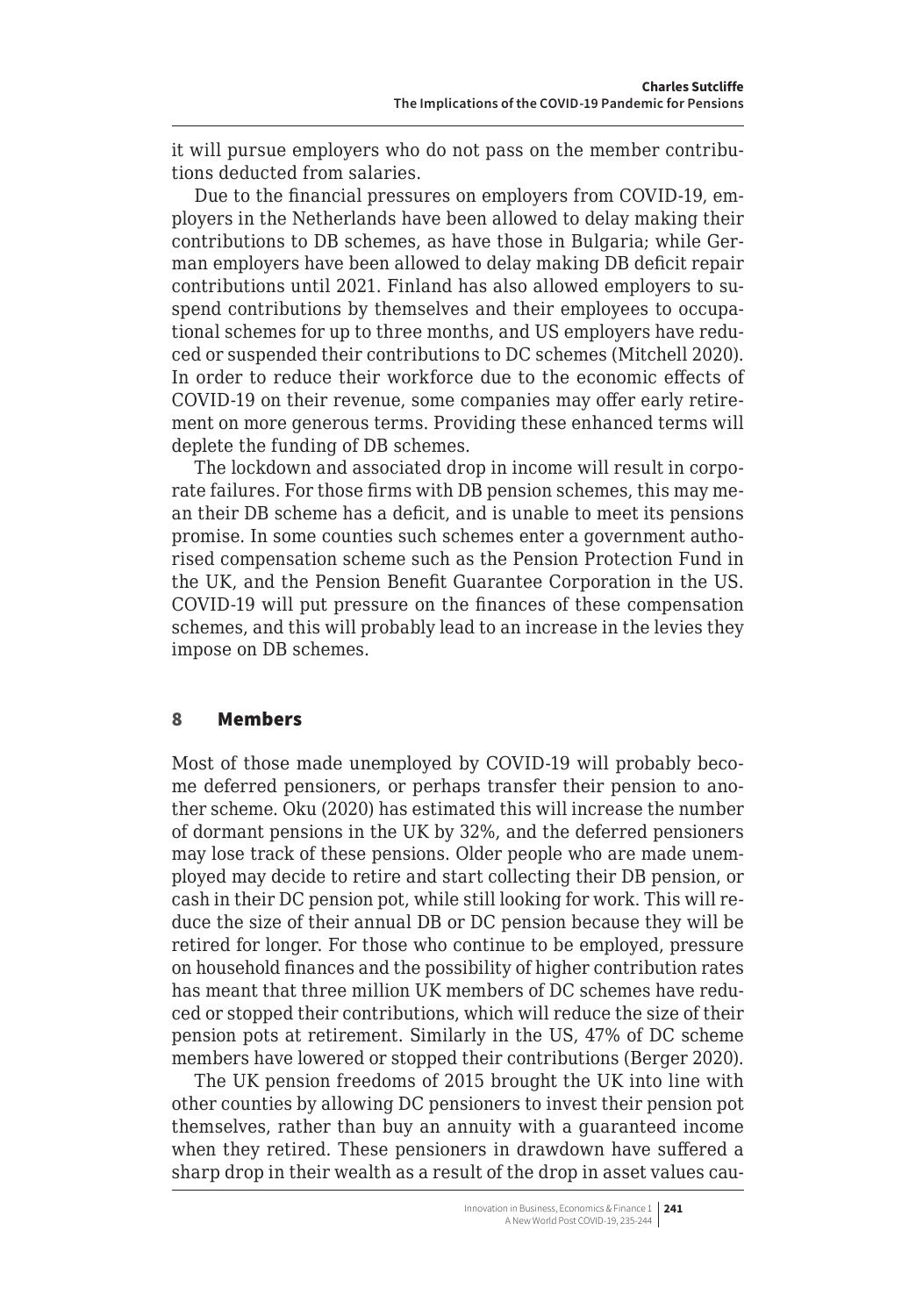<span id="page-7-0"></span>sed by COVID-19. By giving members much more choice over their pensions, pension freedoms have permitted an increase in pension scams, and COVID-19 has led to a big increase in such scams. In May 2020 Canada Life (2020) found that since the COVID-19 outbreak began pension scams in the UK have risen by about 40%, with one million people being targeted. This has reduced the pension assets of the victims, making them more likely to experience poverty in retirement. Many other counties have also warned against pension scams in connection with COVID-19.

COVID-19 may lead to runaway inflation (Amundi 2020). In the UK all DB pensions are required to be indexed to inflation up to 2.5%, and some annuities are also inflation indexed. To the extent that DB pensions and annuities are subject to limited price indexation, since asset prices tend to increase with inflation, DB schemes should be protected or even gain. But pensioners will be losers, as their pensions will rise by less than inflation, reducing the real value of their pension for the rest of their retirement.

## 9 Regulation

The response of pension regulators has differed across countries in terms of suspending employer and member contributions, allowing members to access their pension assets, and the relaxation of other regulations. The US CARES Act has suspended the requirement for DC pensioners over the age of 72 to make minimum withdrawals from their pension pot. The UK has relaxed its insolvency laws and now restricts the right of creditors to recover debts, which reduces the ability of DB schemes and the Pension Protection Fund to pursue employers for unpaid pension contributions. Due to fears that foreign investment by Icelandic pension funds would devalue the krona, the central bank asked them to refrain from making foreign investments from March 2020 until September 2020. Regulators who have suspended rules (e.g. employer contributions, member pension withdrawals, insolvency), extended deadlines (e.g. actuarial valuations, reports to the pension regulator) and tolerated rule breaches, as well as placed restrictions on some activities (e.g. paying dividends, discouraging transfers from DB schemes), must decide when and how to restore the rules and their enforcement to pre-COVID-19 levels.

## 10 Conclusions

While COVID-19 has clearly had a negative short run effect on pensions, most of these negative effects should largely disappear in the long run, depending on the speed and extent to which the economy,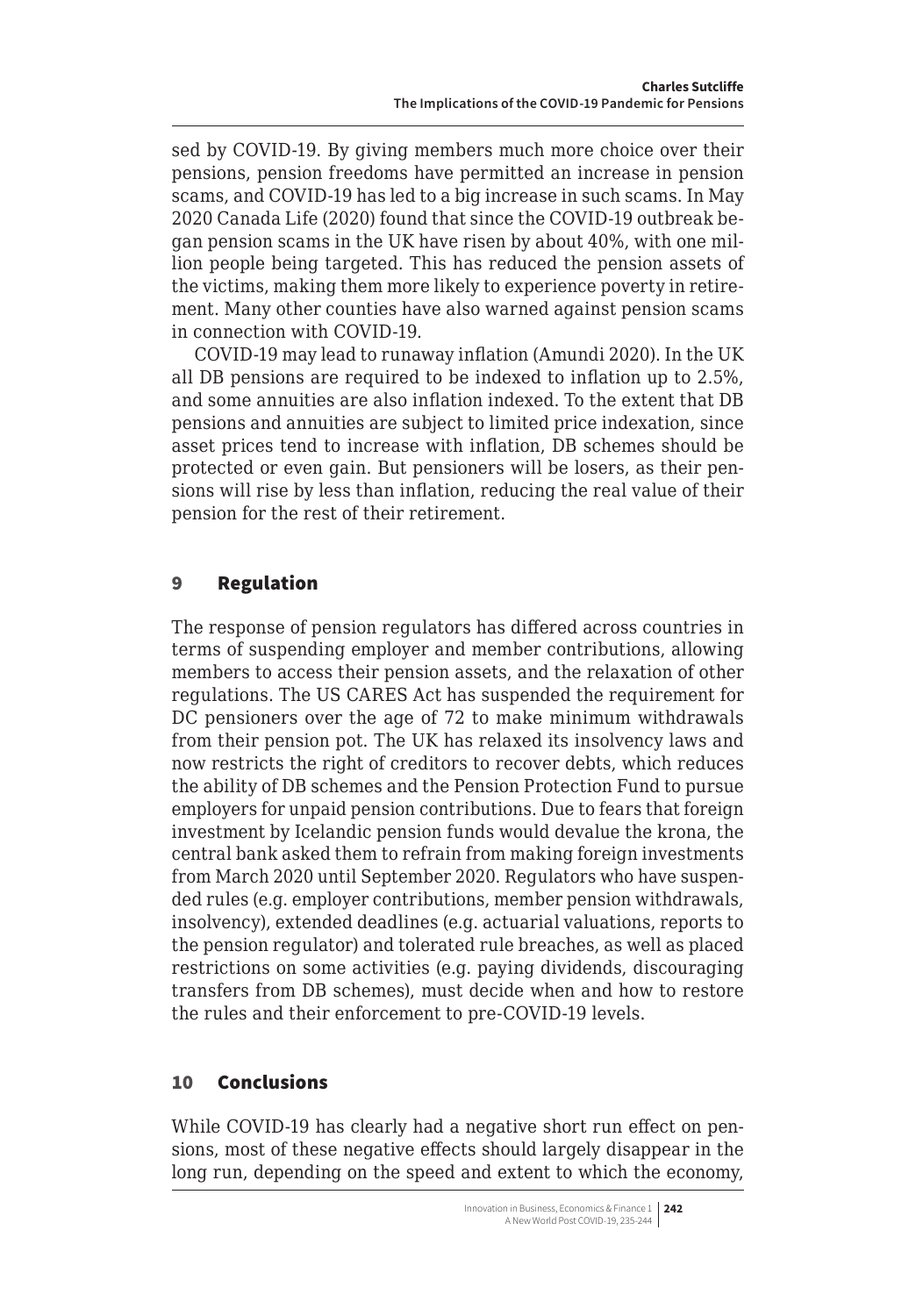asset prices and interest rates recover to pre-COVID-19 levels. Those who transferred out of a DB scheme, or who cashed in their DC pot during the period when asset prices were depressed, are losers. Employers who fail as a result of COVID-19 may have underfunded DB schemes, and the pension compensation schemes usually replace most, but not all, of the promised pension. Therefore the members (but not the pensioners, as they are usually fully compensated) of these DB schemes will also be losers, as will victims of the increased level of pensions fraud stemming from COVID-19. Pensions regulators face difficult decisions about when to end their forbearance, and require employers to revert to pre-COVID-19 regulations and contributions. They will also need to address the time scale over which employers are required to make their deferred contributions. Unless there is an upsurge in deaths from COVID-19, the benefit to DB pensions and annuity providers from the temporary increase in elderly mortality will have little short term effect on DB pension schemes, and no long term effect.

# **Bibliography**

- Amundi (2020). "Inflation: Persistent Headwinds but a Possible Inflationary Cocktail". *Amundi*, 9 June. https://bit.ly/39qYFvF.
- Anzalone, J. (2020). "Retirement Plan Provisions in the Coronavirus Stimulus Bill". *River and Mercantile Solutions*, 29 March. https://bit.ly/2D3uFts.
- BBC (2020). "More Than One in Four UK Workers Now Furloughed". *BBC*, 9th June. <https://www.bbc.co.uk/news/business-52977098>.
- Berger, S. (2020). "3 in 10 Americans Withdrew Money from Retirement Savings Amid the Coronavirus Pandemic – and the Majority Spent it on Groceries". *MagnifyMoney*, 13 May. [https://www.magnifymoney.com/blog/](https://www.magnifymoney.com/blog/news/early-withdrawal-coronavirus/) [news/early-withdrawal-coronavirus/](https://www.magnifymoney.com/blog/news/early-withdrawal-coronavirus/).
- Biggs, A.G. (2020). "How the Coronavirus Could Permanently Cut Near-Retirees' Social Security Benefits". PRC WP2020-6, April. [https://reposito](https://repository.upenn.edu/prc_papers/675/)[ry.upenn.edu/prc\\_papers/675/](https://repository.upenn.edu/prc_papers/675/).
- Cairns, A.; Blake, D.; Kessler, A.; Kessler, M. (2020). "The Impact of COVID-19 on Future Higher-Age Mortality". The Pensions Institute. [https://openac](https://openaccess.city.ac.uk/id/eprint/24218/)[cess.city.ac.uk/id/eprint/24218/](https://openaccess.city.ac.uk/id/eprint/24218/).
- Canada Life (2020). "5.2 million UK Adults Either a Victim or Know Someone Who Has Fallen Victim to a Scam Since the Outbreak of Covid-19". *Canada Life*, 29 May. https://bit.ly/39nGgjh.
- Corfe, S. (2020). "Intergenerational Fairness in the Coronavirus Economy". Social Market Foundation Briefing Paper, 14 April. [https://www.smf.co.uk/](https://www.smf.co.uk/publications/intergenerational-fairness-coronavirus/) [publications/intergenerational-fairness-coronavirus/](https://www.smf.co.uk/publications/intergenerational-fairness-coronavirus/).
- Evestment (2020). *US and UK Public Plan Asset Allocation: Opportunities for Asset Managers in the Public DB Space*. April. https://bit.ly/3eRqz4Y.
- Gladstone, N.; Akabas, S. (2020). "COVID-19 May Deplete Social Security Trust Funds This Decade". Bipartisan Policy Centre Report, 22 April. https:// bit.ly/2Br4L2j.